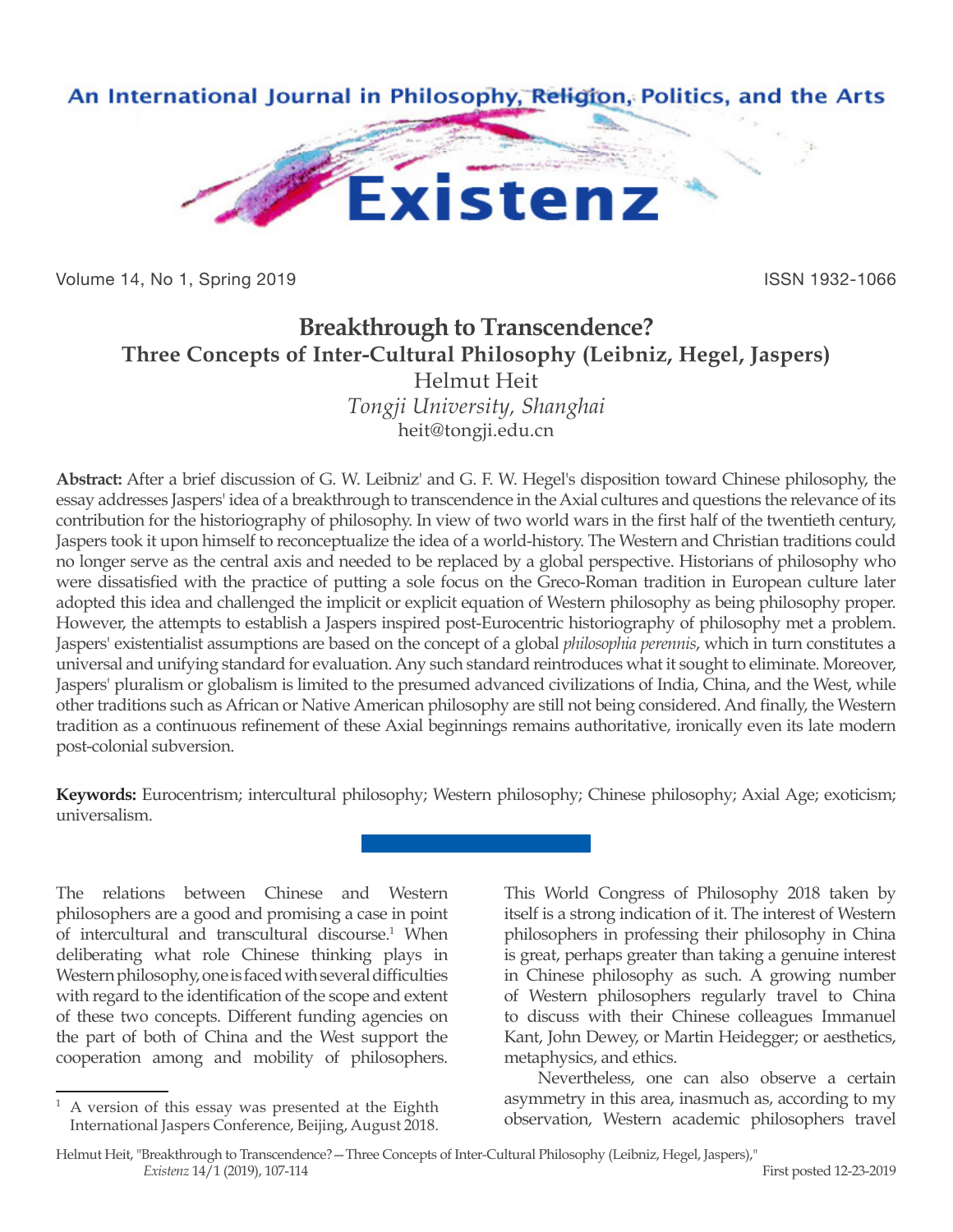much more frequently to China as visiting professors and conference participants, while, conversely, Chinese philosophy professors are less present in Europe or the United States. With respect to students, this imbalance is even more prominent. While relatively few European or American students acquire a significant part of their philosophical education in China, significantly more Chinese students and postgraduates spend lengthy periods of time at Western universities. A similar asymmetry can also be observed with respect to making translations of philosophical literature. Nearly all philosophy of Western origin is available in Chinese translations, including recent and contemporary contributions. Certainly, the classical texts of Chinese philosophy are translated into most Western European languages, especially from the beginning of the twentieth century onwards. But these translations almost solely cover the classical Chinese tradition. The author of the only introduction to contemporary Chinese philosophy in German seems right if he points out: "Contemporary Chinese philosophy is largely unknown even with philosophers and sinologists. If anything, ancient Chinese philosophy enjoys a certain amount of attention."2 It seems as if China is listening to modern Western philosophy, whereas the West is still quite often ignoring the contributions of Chinese philosophy. In what follows, I will exemplarily discuss the reception of Chinese thought by three German philosophers: Gottfried W. Leibniz, Georg W. F. Hegel and Karl Jaspers, with the objective to contribute to a better understanding of this imbalance and asymmetry. Each one of them offers a different modality for doing intercultural philosophy that I call curious exoticism, self-confident universalism, and critical Eurocentrism respectively. Despite their merits, however, each of these modes remains within a Western framework by virtue of which they contribute to that asymmetry.

#### **The Curious Exoticism of Gottfried Wilhelm Leibniz**

The encounter with Chinese thinking in German philosophy evokes different forms of exotic curiosity and open-mindedness to the foreign. This friendly curious openness can be well illustrated by using the example of Leibniz, who over several decades has expressed his strong and lasting interest in China in numerous letters and writings. A significant upshot of this interest is his *Novissima Sinica Historiam Nostri*  Temporis Illustratura.<sup>3</sup> As the title implies, this annotated edition of his correspondence with various Jesuits offers a rich and illustrated collection of news received from and about China. David Mungello elaborates that, in 1689, Leibniz used the opportunity to communicate with the Jesuit priest, and China expert, Claudio Filippo Grimaldi, whom he had met in Rome and with whom he henceforth continued an exchange of letters. Leibniz is interested in the peculiarities of Chinese language and scripture, as well as in mathematics and logic. He knew an abbreviated version of the *Book of Changes*  having read its first translation into Latin by the Jesuit Richard Couplet in 1687. In the hexagrams of this book, he sees an anticipation of his binary number system and therefore concludes, probably incorrectly, to be confronted with a highly developed ancient Chinese mathematics.4 Due to China's long and continuous history, Leibniz assumed that its treasure of experimental and empirical knowledge must be much larger than the European one and he reacts—quite philosophically with curious enthusiasm by rhetorically asking: "What could be more desirable to an interested person than to see and hear a man, who can open to us the hidden treasures of the far East and the remote secrets of so many centuries."5 Leibniz continues by asking thirty questions, including, "What can we hope for from a key to the Chinese characters?" Or, "How do the Chinese distill alcohol equivalent to ours from rice?" However, his open curiosity is embedded within a universalist framework, as becomes obvious from a later note, he wrote in Summer 1689 after his conversations with Grimaldi. The Chinese people, he notes, are a "profitoriented type of people" who observe "heaven only for

<sup>2</sup> Fabian Heubel, *Chinesische Gegenwartsphilosophie zur Einführung*, Hamburg, DE: Junius 2016, p. 11 (my translation).

<sup>3</sup> Gottfried Wilhelm Leibniz, *Novissima Sinica Historiam Nostri Temporis Illustratura*, 1697, Bayerische Staatsbibliothek digital https://reader.digitalesammlungen.de/resolve/display/bsb11098678.html.

<sup>4</sup> David E. Mungello, "How Central to Leibniz's Philosophy was China?" in *Das Neueste über China: G. W. Leibnizens Novissima Sinica von 1697*, eds. Wenchao Li and Hans Poser, Stuttgart, DE: Steiner Verlag 2000, pp. 57-67, here pp. 59 f.

<sup>&</sup>lt;sup>5</sup> Gottfried W. Leibniz, "Leibniz an Claudio Filippo Grimaldi S. J., Rom, 19. Juli 1689," transl. Malte-Ludolf Babin, *Digitale Edition, Faksimile 3*, http://dokumente. leibnizcentral.de/index.php?id=376. [Henceforth cited as *CFG*]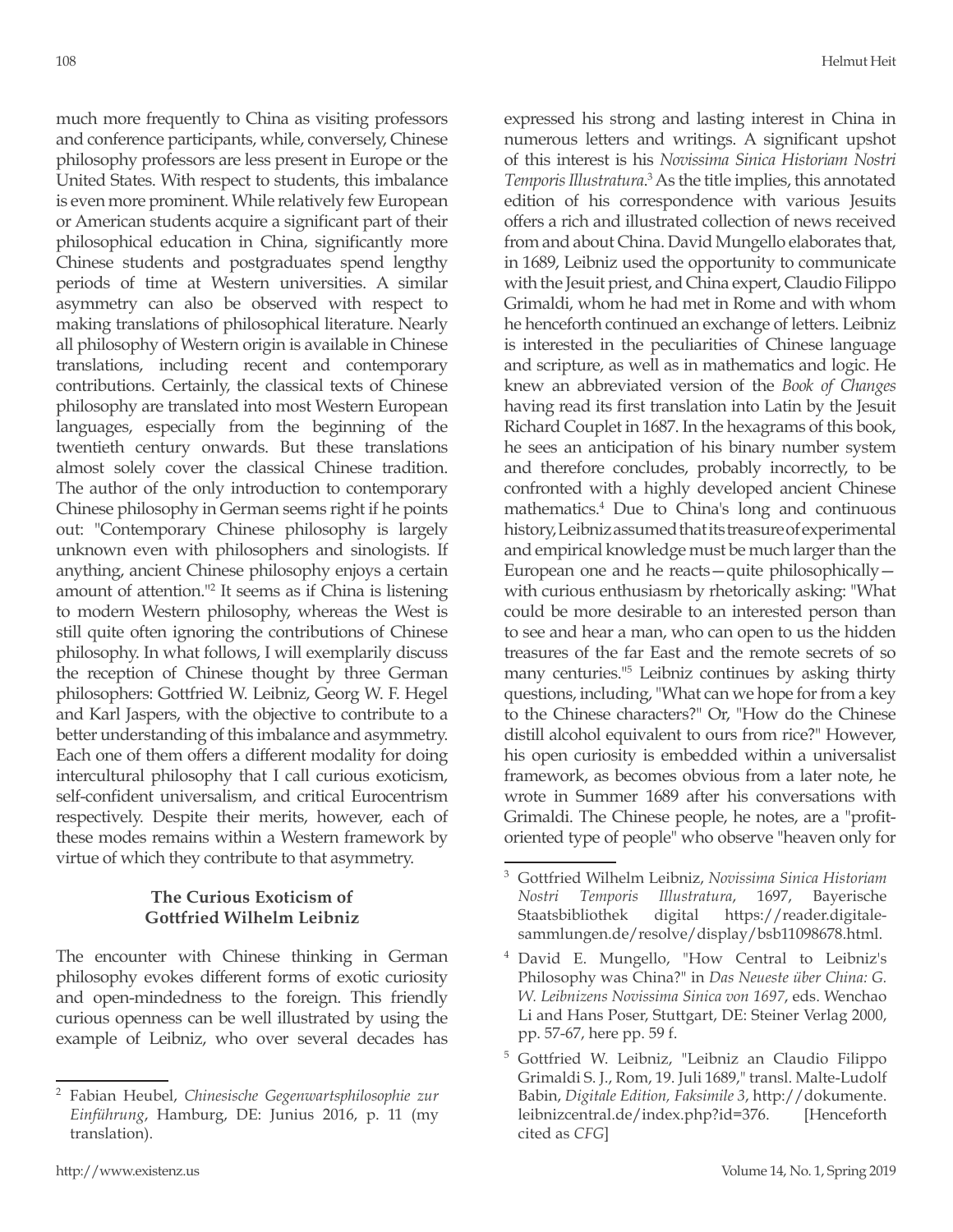the sake of earning a living, not for the sake of the glory of truth" (*CFG* 377). Leibniz' philosophical universalism implies that Chinese thought either contributes to a unified human quest for the glory of truth or it remains ultimately insignificant. In their attitude to the European astronomers, Leibniz writes, they displayed

a malevolent attitude, and as soon as they see that the calculations [of the fathers] are in any tiny contradiction to the findings in the sky, they immediately exclaim: The astronomy of the Europeans is deceptive, let us return to our own. They see the splinter in the eye of others and do not care about the beam in their own. [*CFG* 377]

Similar remarks can be found in Leibniz in support of the assumption that he regarded China as being inferior to the West in theoretical-philosophical issues, yet nevertheless he aimed to promote intellectual and scientific discourse in addition to the merely economic exchange with that foreign, ancient, and technically equal civilization. His curious exoticism appreciates alterity and he is eager to learn, but only in relation to the unquestioned standards of his own tradition, because he ascribes universal validity to these standards. If truth is universal, global human achievements either contribute to its glory or they do not, and Leibniz never doubts the superior significance of the occidental thought on a trajectory to unified knowledge of truth. Leibniz is not only universally interested; he is also a convinced advocate of philosophical universalism, epitomized in the religious and philosophical tradition of the West.

A similar disposition toward Chinese philosophy can also be noticed in the writings of Christian Wolff who became acquainted with classical texts of Chinese philosophy through Jesuit sources and who thereafter generously cited these sources. His 1721 speech at the University of Halle on the practical philosophy of the Chinese (*Oratio De Sinarum Philosophia Practica*) triggers a fierce opposition to it by pietist-religious adversaries and eventually leads to his expulsion from the city. This reaction is not based on an anti-Chinese furor of the people of Halle, but is caused by the rejection of Wolff's central idea: With the help of Confucianism, Wolff sought to show that the basic concepts of morality are not based in Christian religion, but that they rather derive from universal, and therefore also globally unifying, sources of reasoned philosophizing. This implies an appreciation of the concepts of dignity and virtue in Confucius' philosophy, and at the same time challenges Western, especially Christian notions of singularity. However, the underlying universalist rationalism seems to assume that whatever is good and right in the intellectual endeavors of the most varied times and cultures is being absorbed in the unity of reason, while the highest revelation of this reasoning is expressed in Wolff and his understanding of his contemporary philosophy. In this regard, Leibniz' and Wolff's curious exoticism refer to a position which is detailed in Hegel.

## **The Self-Confident Universalism of Georg Wilhelm Friedrich Hegel**

With the institutional consolidation of philosophy in Germany at the end of the eighteenth century, one can observe an increased systematic interest in the history of philosophy as a discipline. Ulrich Schneider observes that until the second half of that century, philosophy-historical books were introduced with great regularity "through a section on philosophy among the Chaldaeans, Persians, Arabs, Indians, Chinese, Egyptians, Celts, and Jews (also Phoenicians, Ethiopians, and Japanese occasionally)."6 Yet with the beginning of a disciplinary organized and institutionalized philosophical historiography in the nineteenth century, this pluralism came to an end. The history of philosophy is being represented increasingly as a continuous development, starting from the exceptional Greek beginnings and leading to a development of philosophy in Europe in the presumed proper meaning of the term solely as the consequence of historical progress. Since that time the idea dominated in Europe that true philosophy only emerged once, namely in Greece, and is even now still being based on that ancient Greek transition. Ancient Chinese philosophy either plays no role or at most a marginal role in this narrative. Furthermore, contemporary philosophy in China is being considered only to the extent, as it seems thematically, argumentatively and disciplinarily linked to the current discourses developed within the Greek-European-Western tradition.

In this context Hegel exerted considerable influence. His widely reproduced lectures separate early Greek philosophy from even earlier mythical-religious modes of thought, from the practical teachings of the

<sup>6</sup> Ulrich J. Schneider, *Die Vergangenheit des Geistes. Eine Archäologie der Philosophiegeschichte*, Frankfurt/Main, DE: Suhrkamp 1990, p. 72 (my translation).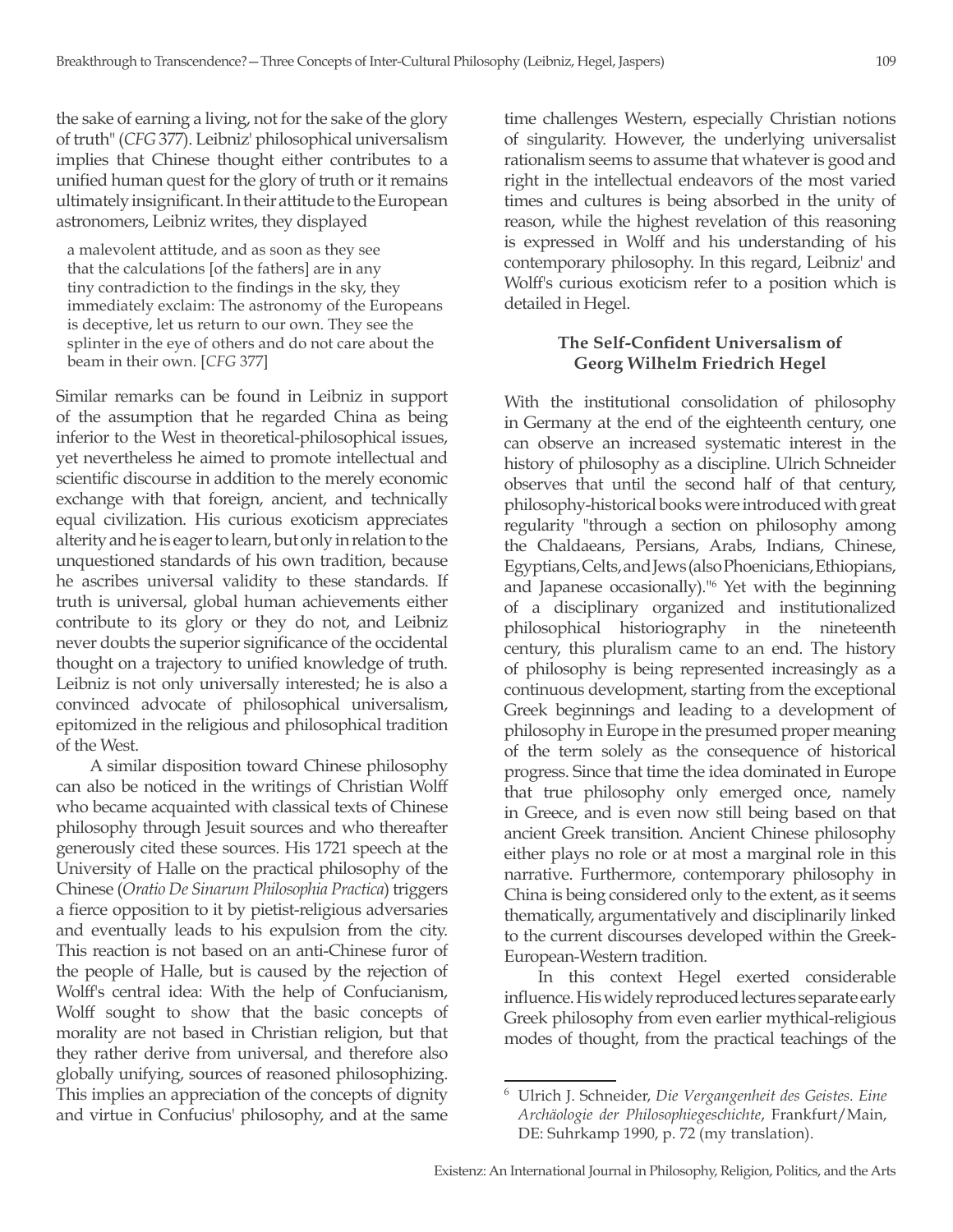traditional sages, and from the cultural and cognitive achievements of the adjacent Egyptian or Babylonian civilizations. According to Hegel, the emergence of philosophy in ancient Greece was neither substantially influenced by other cultures, nor did real philosophy emerge and flourish in other cultures such as China:

Only with Greek philosophy do we make our beginning in the proper sense, for what went before was just a preliminary. We refrain from speaking of other philosophies—of Mongolian, Persian, or Syrian philosophy; to talk about such things is only a display of erudition.<sup>7</sup>

Only a small part of his lectures is dedicated to Oriental philosophy, for

Oriental philosophy is only preliminary, and we speak about it only in order to provide the justification for not occupying ourselves with it more extensively, and to explain the relationship in which it stands to thought, to authentic philosophy.8

Even though Oriental religions "come closer to" philosophy when compared with the Roman or Greek religions (*LHP* 103) [the last sentence on the page that you had sent, does not support the original wording], nonetheless, The intellectual achievements of the Orient are of no importance in a history of philosophy since "what goes by the name of Oriental philosophy is...the Oriental's religious mode of representation as such" (*LHP* 103).

In his *Introduction to the History of Philosophy* Hegel elaborates on the reasons he sees for the backward character of Oriental thought: In addition to the allegedly religious character of these ways of thinking, the essential prerequisites for true philosophy are not given in what he calls "the Orient." Especially, the Orient is being considered as lacking in a proper consciousness of freedom.

In the Oriental world *one* is free, namely, God or the despot. The Greek principle embodies the extension that *some* are free...In the third stage *the human being as such is free*. [*LHP* 195]

This is how Hegel justifies his verdict without doing any further investigation that Chinese thinking is not philosophy, but at most wisdom or general thought. It does not, according to Hegel, result from free, systematic, and critical use of reason and therefore does not enable any conscious intellectual progress. This is said to apply to India as well as to Egypt. Accordingly, Hegel concludes: "The Asian worldview therefore remains in the background, and we start where free thought emerges on its own account, grasping its object as thought. Anything else does not deserve to be called philosophy" (*LHP* 200).

After Hegel, historians of philosophy of the most diverse traditions, including several outspoken Anti-Hegelians, have essentially followed this assessment. The history of philosophy—at least in Germany—is still usually seen as a history that begins in Greek antiquity and leads in a roughly continuous and progressive sequence of European thinkers into the most current present. For example, at the end of the twentieth century Hans-Georg Gadamer writes, "there is no doubt that it was the Greeks who instigated a world-historical decision with their own thinking and decided the path of modern civilization with the creation of science."9 This world-historical transition is regarded as being unique, for in contrast to the "great hieratic cultures of the Asian countries" only ancient Greek culture enabled "this new awakening of the desire to know" (*BK* 119). According to the understanding of Hegel, Gadamer and others, only the Western tradition experienced the intellectual freedom manifesting itself in open and institutionalized curiosity, independent of religious or dogmatic restrictions. Only this spirit enabled a special mode of thinking that is still considered as being the basis of modern philosophy and science. Against the background of such convictions it is not surprising that none of these philosophers, Edmund Husserl, Gottlob Frege, Ludwig Wittgenstein, or Heidegger, Theodor Adorno, Karl Popper, Jürgen Habermas upheld a serious, lasting, and genuine interest in Chinese philosophy. I therefore suggest that the general lack of interest in Chinese philosophy in Germany is not only being based on ignorance but on fundamental

<sup>7</sup> Georg W. F. Hegel, *Lectures on the History of Philosophy 1825-6, Volume 2: Greek Philosophy*, ed. Robert F. Brown, transl. Robert F. Brown and J. Michael Stewart, New York, NY: Oxford University Press 2006, p. 9.

<sup>8</sup> Georg W. F. Hegel, *Lectures on the History of Philosophy 1825-6, Volume 1: Introduction and Oriental Philosophy, Together with the Introductions from Other Series of these Lectures*, ed. Robert F. Brown, transl. Robert F. Brown and J. Michael Stewart, New York, NY: Oxford University Press 2009, p. 103. [Henceforth cited as *LHP*]

<sup>9</sup> Hans-Georg Gadamer, *The Beginning of Knowledge*, transl. Rod Coltman, New York, NY: The Continuum International Publishing 2002, p. 119. [Henceforth cited as *BK*]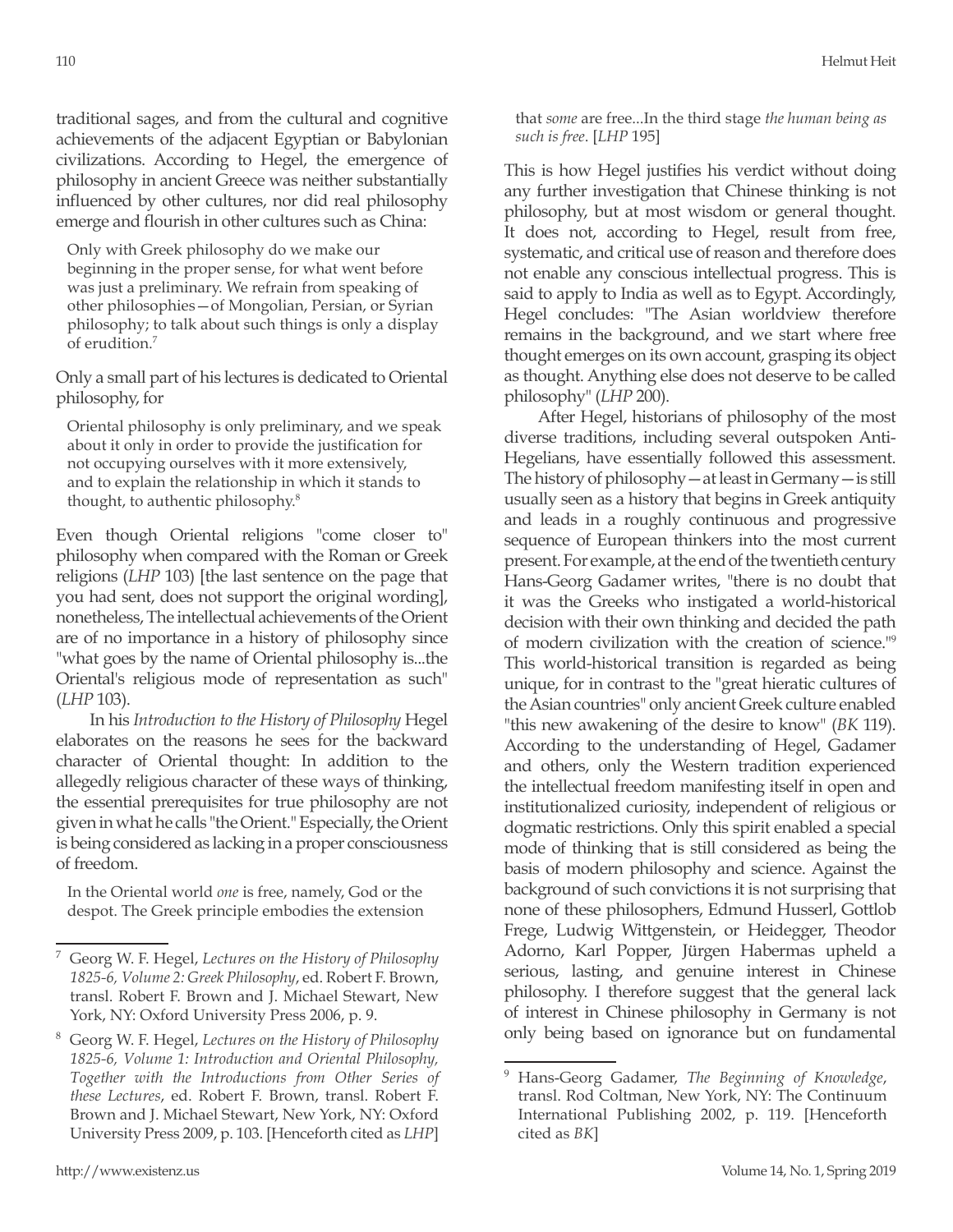convictions, which are already present in Leibniz and in Hegel.

Many German philosophers are convinced that Confucius and Lao Tzu might be thinkers of considerable wisdom and depth, yet they do not play a decisive and sustainable role in the history of philosophy. For even if these two are put on a par with Plato and Aristotle, ancient Chinese thought, so it is said, has not triggered this afore mentioned "awakening of the desire to know." Where is the Chinese Augustine of Hippo or Thomas Aquinas, the Chinese Descartes, Bacon, Leibniz, Spinoza, Hume, Kant, Hegel or Nietzsche? Ancient Chinese thought has not initiated a dynamic and progressive sequence of creative new beginnings that distinctively characterizes philo-sophia as a search for wisdom. In the light of Socrates' critical ignorance as a role model, philosophy is understood as being an activity, which turns away from tradition and instead strives for truth and universality exclusively by means of reason. In this objection, Hegel's thesis re-sounds that Chinese philosophy, after its brilliant beginnings, did not advance any further and dissolved into various schools of dogmatic exegesis without any further contributions to the global quest for universal truth. Such a judgment, however, does not render obsolete a solid knowledge of nearly three thousand years of intellectual debate in Chinese culture, but rather presupposes it. Moreover, Europe's development is thus made the standard of development by privileging a typically Western pathos of critical new beginnings over a typically Eastern culture of careful exegesis and actualization of classical texts. Against such a philosophical universalism, however, both historical and systematic objections have been raised.

#### **The Critique of Eurocentrism by Karl Jaspers**

In recent accounts of the history of philosophy, the traditional perspective is problematized as being Eurocentric, a term meant to blend the phrase "Western ethnocentrism" or "European ethnocentrism" into a single word.<sup>10</sup> Eurocentrism, like every ethnocentrism, has the function of contributing to social self-assurance and to the construction of cultural identity through the exclusion of others. It differs from ethnocentrism in that it does not refer to an ethnic group and its habits, but rather to a set of cultural characteristics. Beyond the sheer narrow-mindedness of quasi-normal ethnocentrism, which is about regarding one's own customs as being the best ones, Eurocentrism is characterized by its claim of universal validity. In this context, Western thought and culture is being taken to be not merely one of the many possible forms of intellectual arranging and conceptualizing the world, but that it is being posited as being superior to all other approaches due to its power of arriving at justifiable truths. The missionary ambition and the expansive potency of the West are regarded as being a consequence of this self-understanding. With the decline of European imperialism and in the context of post-colonial studies, Eurocentrism has become the subject of criticism by showing "that the chronology of Greece-Rome-Europe is wrong; that this is already a later ideologically determined conceptual transformation<sup>"11</sup> as well as by showing that claiming Western thought to be an expression of universal validity is an unjustifiable instance of colonialist mentality. Overall, the opposition against Eurocentrism combines normative arguments that are being directed against a presumed arrogance when empirical objections against the superiority of Eurocentric beliefs are being discussed.

A third perspective with regard to Chinese thought is often being associated with Jaspers. His understanding of the cultures that were at a comparable level during a presumed Axial Age marks a decisive step toward overcoming Eurocentric perspectives. Given the political catastrophes of the first half of the twentieth century, Jaspers sees the need for a new model of world history:

Gone is the European arrogance, the self-confidence from which the history of the West once was called the history of the world.<sup>12</sup>

Such moral demand to replace European haughtiness with a more modest attitude based on factual criticism of the idea of general superiority of the European tradition can also be noticed in Jaspers. He argues that although Christian revelation had been regarded

<sup>10</sup> Samir Amin, *Eurocentrism: Modernity, Religion, And Democracy*, transl. Russell Moore and James Membrez, New York, NY: Monthly Review Press, 1989.

<sup>&</sup>lt;sup>11</sup> Enrique Dussel, "Europa, Moderne und Eurozentrismus. Semantische 'Verfehlung' des 'Europa'-Begriffs," in *Das geistige Erbe Europas*, ed. Manfred Buhr, Napoli, IT: Vivarium 1994, pp. 855-67, here p. 855 (my translation).

<sup>12</sup> Karl Jaspers, *Vom Europäischen Geist*, München, DE: Piper 1947, p. 7 (my translation). German National Library access https://portal.dnb.de/bookviewer/ view/1053927835#page/6/mode/2up.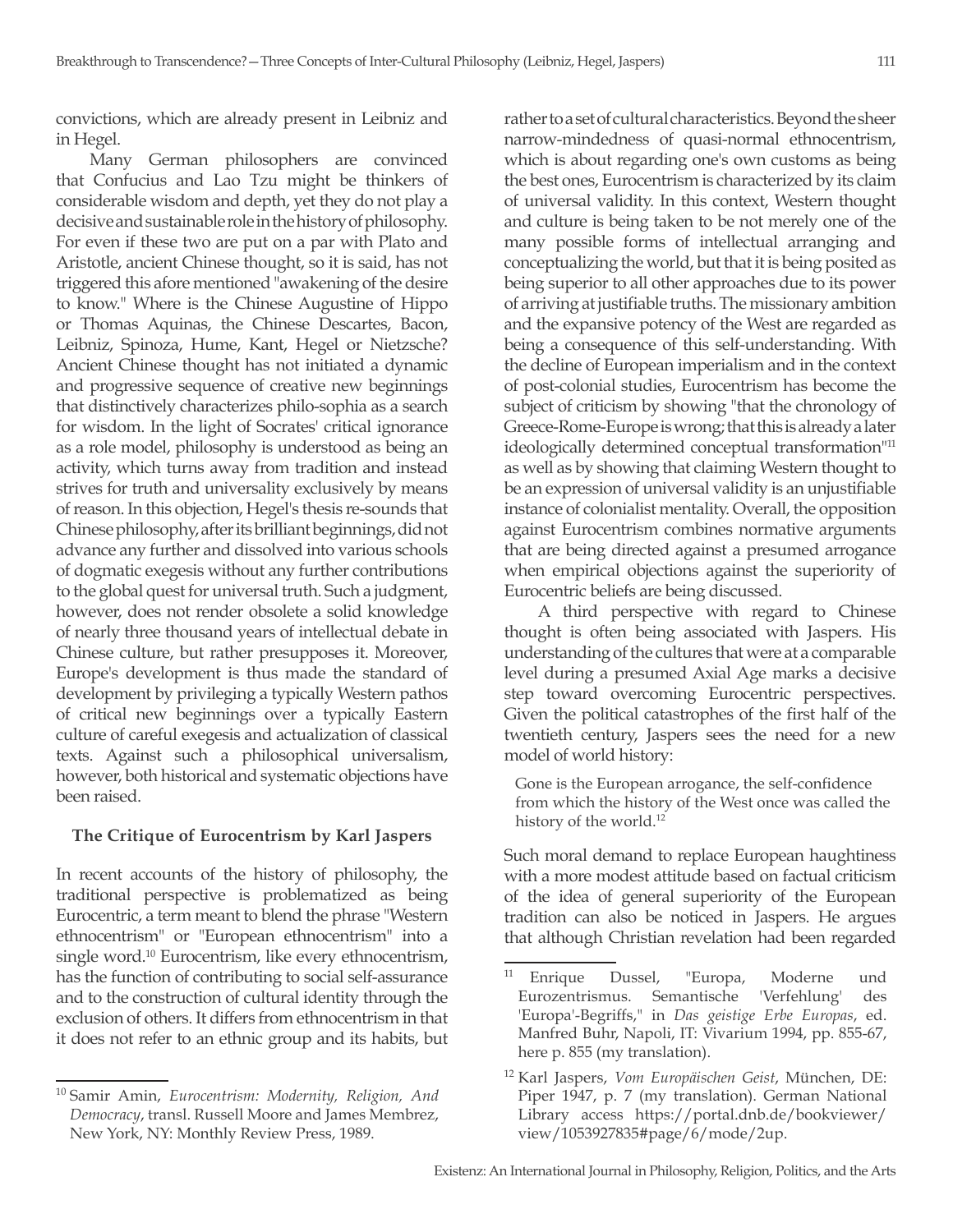as being the axis of world history, after the collapse of civilization in Europe, one must find a new, crosscultural, and empirical linchpin for interpreting the historical development of humanity. Jaspers writes,

It would seem that this axis of history is to be found in the period around 500 BC, in the spiritual process that occurred between 800 and 200 B.C. It is there that we meet with the most deepcut dividing line in history. Man, as we know him today, came into being.<sup>13</sup>

Jaspers acknowledges three cultures in which this cultural breakthrough occurred simultaneously and yet independently of each other: India, China, and the West (including Greek philosophy, Hebrew prophecy, and Persian Zoroastrianism). The preceding Babylonian and Egyptian cultures do not count among the cultures of the Axial era, even less so other cultures such as African, Native American, and the so-called primal societies only represent "the residue of prehistory" for Jaspers (*OGH* 8). If philosophical historians follow him concerning this view, their culture-inclusive perspective remains limited to the recognition of these three cultures. This restriction is evident in the way influential books on the history of philosophy, explicitly influenced by Jaspers, are being written. Robert Solomon and Kathleen Higgins, for example, point to the teachings of Siddhartha Gautama, Confucius, Lao Tzu, Zarathustra, and Jewish monotheism in order to argue that "philosophy, broadly conceived, came into the world, not once but a number of times, in various places."14 Yet even in regard of these three cultural spheres they struggle to realize their ambition of presenting the philosophy of the Axial period on an equal footing. Of the seventy-seven pages on Ancient philosophy, only seven are devoted to philosophies other than Greek philosophy, and these only cover only Indian thought. Chinese philosophy is being lumped together with scholastic-Christian philosophy, effectively confirming the Hegelian view that ancient Chinese thought is a form of religious wisdom rather than philosophy proper. In the concluding chapters devoted to modern and contemporary philosophy, non-European thinkers are being referred to only on the last few pages, in the context of discussing scholars such as Edward Said or Gayatri Spivak, both of whom were trained in Western philosophy and contribute to a Western-dominated global discourse.

The practical problem of assigning a suitable space to Chinese thought in the Occidental historiography of philosophy evidences the need to address the question of the nature of philosophy. At a minimum a working definition of philosophy is required to write its global history. This issue is already present in Jaspers' approach when he defines the common feature of axial cultures as an existential "struggle for the transcendence of the One God against non-existent demons" (*OGH* 3). For Jaspers, this struggle expresses the essence of a human being.

It is the specifically human in man which, bound to and concealed within the body, fettered by instincts and only dimly aware of himself, longs for liberation and redemption and is able to attain to them already in this world. [*OGH* 4]

Philosophy emerges when this human condition is being realized. But one may wonder whether this definition of human action either implies the universalization of a modern, namely existentialist Western perspective, or whether it leads to a nearly void conception of philosophy. Both possibilities are being endorsed by historians of philosophy known to be following Jaspers. Some of them make mortality the fundamental theme of all philosophy in India, China and Europe: "The thought of transcendence is born of the urge for eternity,"15 for variability and mortality are "the basic riddles of history" (*CIE* 26). It is questionable whether such an existentialist concept of philosophy can provide a key to the understanding of Aristotle, Zhuangzi, Kant, or Youlan Feng. For others, philosophy is little different from general curiosity and a lust for profundity: "That after all, is what philosophy has always been about, the effort to reach 'beyond,' beyond our own limitations, beyond our necessarily biased views of the world and other people" (*SHP* 305). If one understands philosophy this way, it becomes difficult to demarcate philosophy from religion or poetry.

In order to avoid this alternating between too narrow and too empty concepts of philosophy, research on the Axial Age cultures increasingly focused on the

<sup>13</sup> Karl Jaspers, *The Origin and Goal of History*, transl. Michael Bullock, New Haven, CT: Yale University Press 1953, p. 1 [Henceforth cited as *OGH*].

<sup>14</sup> Robert C. Solomon and Kathleen M. Higgins, *A Short History of Philosophy*, New York, NY: Oxford University Press 1996, p. 5. [Henceforth cited as *SHP*]

<sup>15</sup> Ram Adhar Mall and Heinz Hülsmann, *Die drei Geburtsorte der Philosophie: China, Indien, Europa*, Bonn, DE: Bouvier 1989, p. 25 (my translation). [Henceforth cited as *CIE*]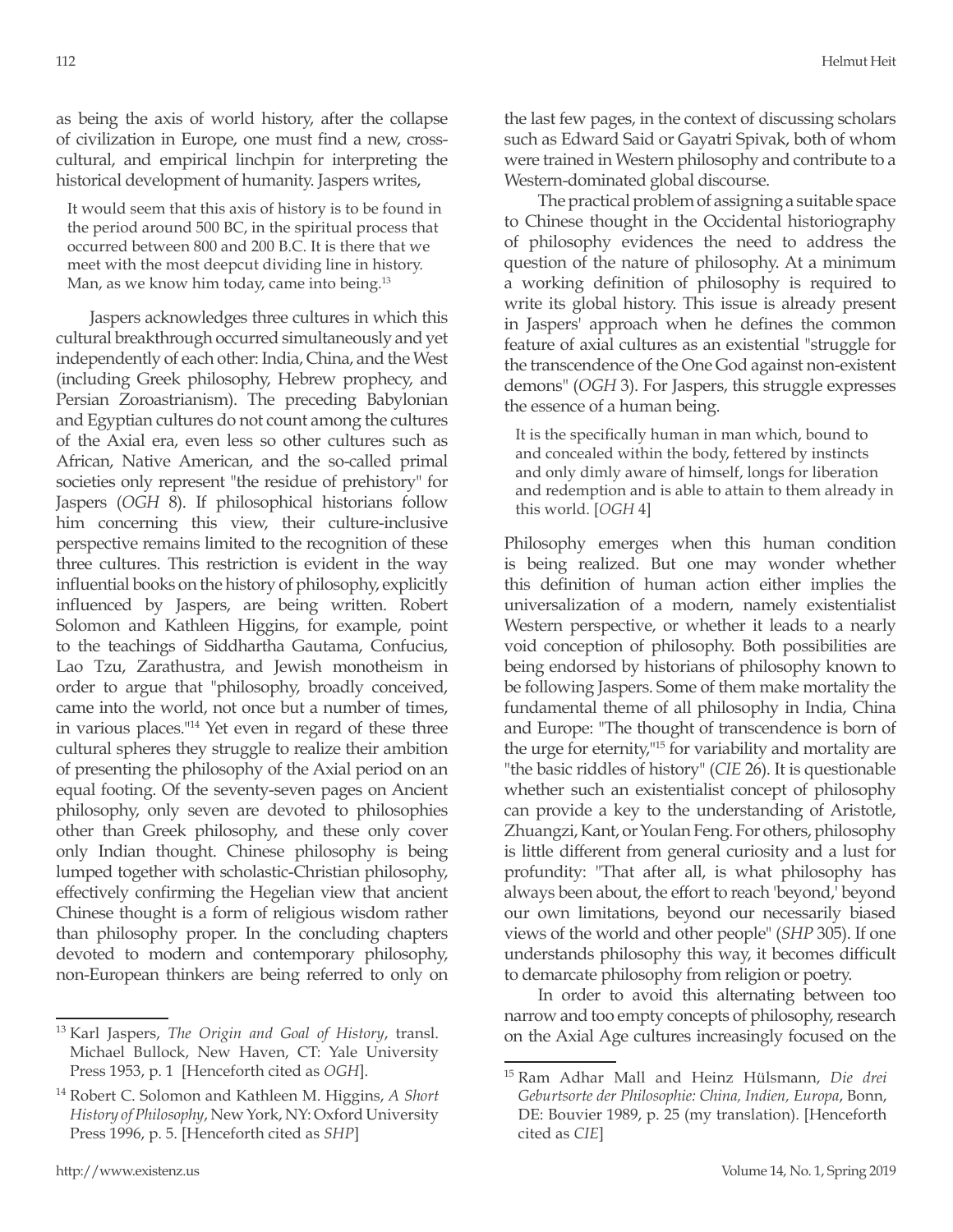differences within the similarities. Shmuel Eisenstadt notes,

the general tendency to reconstruct the world with all its symbolic-ideological and institutional repercussions was common to all the Axial Age civilizations. But their concrete implementation, of course, varied greatly.16

Regarding these different ways, however, it is informative to note that contributions dealing with axial progress in ancient Greece single out once more a peculiar development. Yehuda Elkana argues that "second-order thinking," namely, reflections on the nature of thinking, has slowly developed in Greece and in no other place. Their systematically selfreflexive mode of thought, he asserts, has been taken up in the Western tradition and became decisive for the emergence of modern (that is, Western) science.<sup>17</sup> Stefan Breuer, who critically summarizes axial research, also sees China, despite an "unprecedented intellectual awakening," as an "example of an unfinished transcendental breakthrough in which the structures overcome by the breakthrough later regain the upper hand."18 Both Breuer and Elkana thus rehabilitate to a certain degree the classic view as explicated in Hegel. In this context Ernst Sandvoss suggests that even historians of philosophy who explicitly strive for a "dissolution of the Eurocentric world view,"<sup>19</sup> ultimately assume that Western peculiarity begins with the Greeks and their "creative responses to the challenges of their environment, which, in contrast to the conditions in India and China, did not overwhelm the challenged ones" (*SGP* 221).

After having scrutinized the critique of Eurocentrism more closely I suggest that it hardly differs from Hegel's stereotypical reception of non-Western philosophy. To some degree this can also be said of Jaspers' approach. The postulated commonalities between Greece, India, and China within the overarching concept of an axial era are being weakened by two drawbacks: Firstly, the varied history of global philosophies is being reduced to a reflection on the finitude of human life. By speaking of the actual man and the basic riddles of history, Jaspers expands a modern, existentialist thesis on highly disparate historical spaces. Moreover, his sole focus on these three cultures and their presumed inclusion of transcendence into their reflections about the human condition, in the perspective of Aleida Assmann still devalues other cultures: "The 'European arrogance' expressly rejected by Jaspers is obviously at work in his project to evaluate all cultures and societies to a single rationality standard."20 The second drawback of Jaspers approach is that this form of anti-Eurocentrism might paradoxically lead to a strengthened rehabilitation of a Western-style universalism. Insofar as Jaspers' critique of Eurocentrism appears to be morally motivated rather than factually necessary, he gives the impression of arguing that the claim on European superiority in the domain of philosophy may be arrogant, but not unfounded. This impression invites opponents to associate the debate about Eurocentrism with a morally driven and misleading strife for political correctness. Despite his impressive achievements in the field of an anti-Eurocentric historiography of philosophy, especially in regard of mutual recognition, understanding of, and sensitivity for diverse cultures, Jaspers version of interand transcultural philosophy—counter to his intentions—perhaps underpins the assertion of Western philosophy's fundamental superiority. Moreover, it might contribute to a development, that externalizes the issue of Eurocentrism into

<sup>&</sup>lt;sup>16</sup> Shmuel N. Eisenstadt, "The Axial-Age Breakthroughs-Their Chracteristics and Origins," in *The Origins and Diversity of Axial Age Civilizations*, ed. Shmuel N. Eisenstadt, New York, NY: SUNY Press 1986, pp. 1-25, here p. 15.

<sup>&</sup>lt;sup>17</sup> Yehuda Elkana, "The Emergence of Second-Order Thinking in Classical Greece," in *The Origins and Diversity of Axial Age Civilizations*, ed. Shmuel N. Eisenstadt, New York, NY: SUNY Press 1986, pp. 40-64.

<sup>18</sup> Stefan Breuer, "Kulturen der Achsenzeit Leistungen und Grenzen eines geschichtsphilosophischen Konzepts," *Saeculum, Jahrbuch für Universalgeschichte* 45/1 (June 1994), pp. 1-33, here pp. 4, 12 (my translation).

<sup>19</sup> Ernst R. Sandvoss, *Geschichte der Philosophie, Band I: Indien, China, Griechenland, Rom*, München, DE: Dtv 1989, p. 11 (my translation). [Henceforth cited as *SGP*]

<sup>20</sup> Aleida Assmann, "Einheit und Vielfalt in der Geschichte. Jaspers' Begriff der Achsenzeit neu betrachtet," in *Kulturen der Achsenzeit II, Ihre institutionelle und kulturelle Dynamik, Teil 3*, ed. Shmuel N. Eisenstadt, Frankfurt/Main, DE: Suhrkamp 1992, pp. 330-40, here p. 336 (my translation).